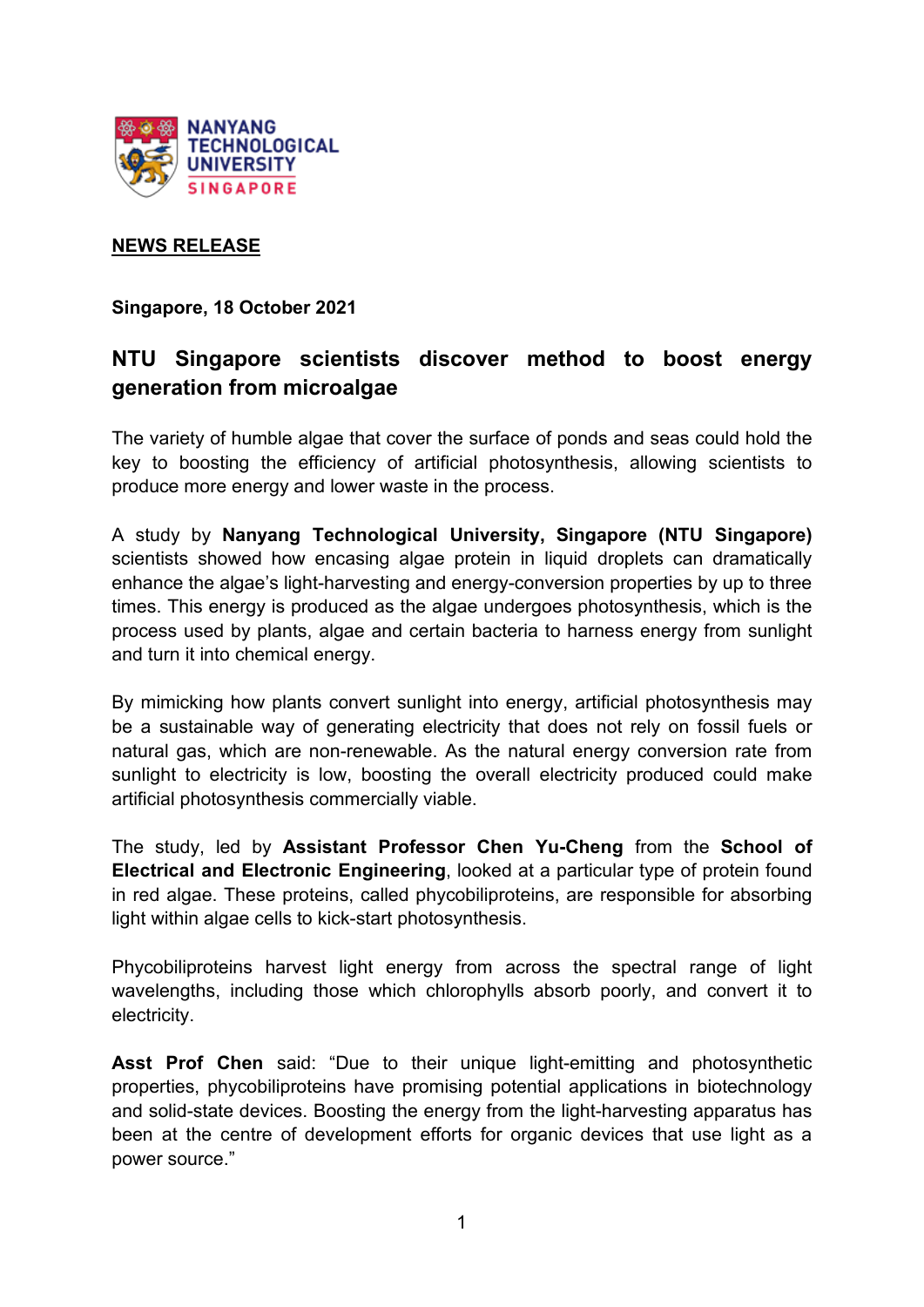The team's research may lead towards a new, sustainable way of generating electricity from sunlight that does not rely on fossil fuels or natural gas, which are non-renewable. New bio-inspired technology based on phycobiliproteins could be used to make more efficient solar cells and paves the way for greater efficiency within artificial photosynthesis.

Using algae as a source of biological energy is a popular topic of interest in sustainability and renewable energy, as algae usage potentially reduces the amount of toxic by-products created in the manufacturing of solar panels.

The study supports NTU's commitment to sustainability as part of its 2025 strategic plan, which seeks to understand, articulate, and address humanity's impact on the environment.

The findings were published and selected as the cover of scientific journal *ACS Applied Materials Interfaces*.

## **Tripling artificial photosynthesis efficiency**

Microalgae absorb sunlight and convert it into energy. In order to amplify the amount of energy that algae can generate, the research team developed a method to encase red algae within small liquid crystal micro-droplets that are 20 to 40 microns in size and exposed them to light.

When light hits the droplet, an effect known as the "whispering-gallery mode" occurs, in which light waves travel around the curved edges of the droplet. Light is effectively trapped within the droplet for a longer period of time, giving more opportunity for photosynthesis to take place, hence generating more energy.

The energy generated during photosynthesis in the form of free electrons can then be captured through electrodes as an electrical current.

"The droplet behaves like a resonator that confines a lot of light," said Asst Prof Chen. "This gives the algae more exposure to light, increasing the rate of photosynthesis. A similar result can be obtained by coating the outside of the droplet with the algae protein too."

"By exploiting microdroplets as a carrier for light-harvesting biomaterials, the strong local electric field enhancement and photon confinement inside the droplet resulted in significantly higher electricity generation," he said.

The droplets can be easily produced in bulk at low cost, making the research team's method widely applicable.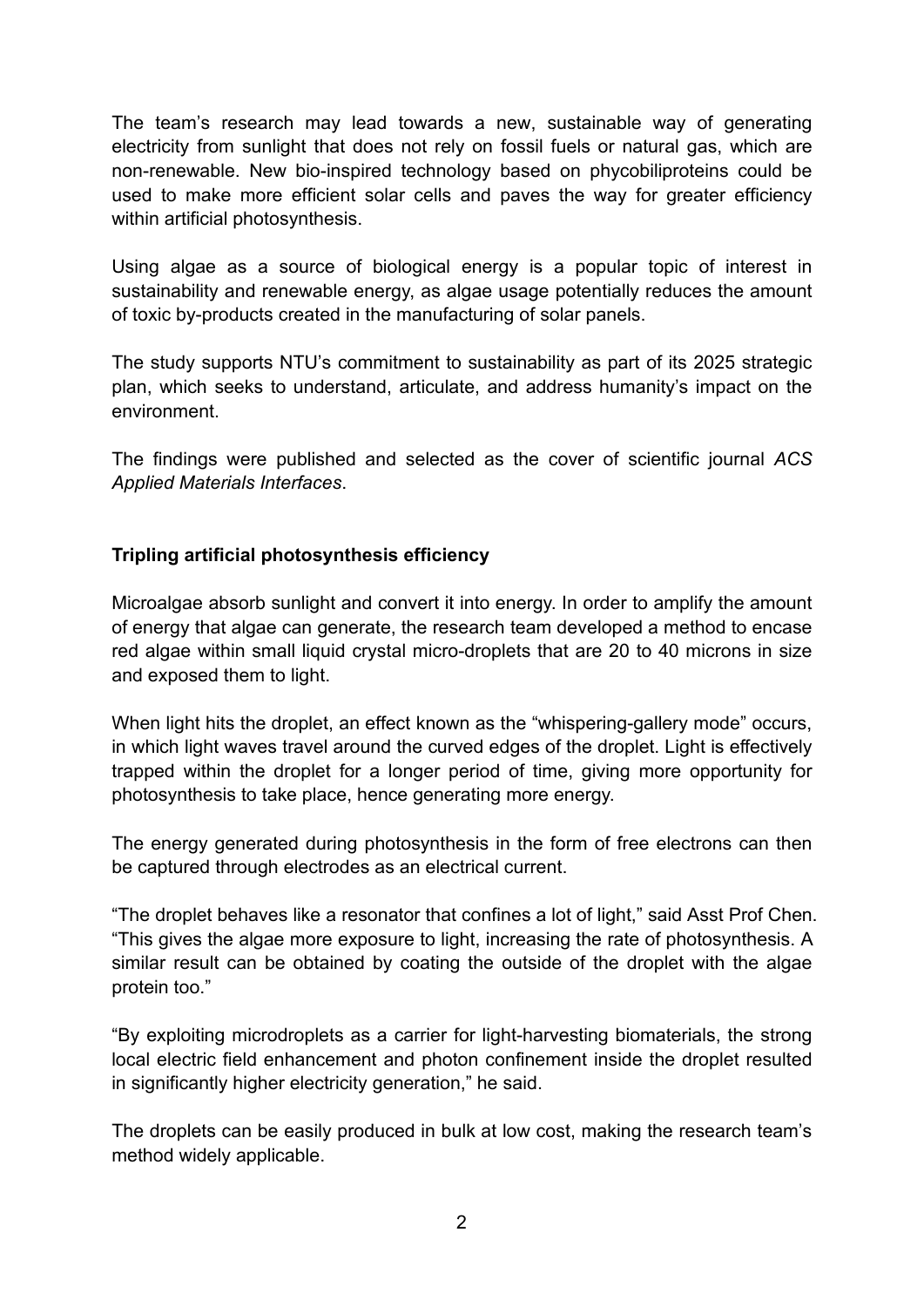According to Asst Prof Chen, most algae-based solar cells produce an electrical power of 20-30 microwatts per square centimetre (µW/cm2). The NTU algae-droplet combination boosted this level of energy generation by at least two to three times, compared to the energy generation rate of the algae protein alone.

## **Converting "bio-trash" to bio-energy**

Artificial photosynthesis aims to replicate the natural biological process by which plants convert sunlight into chemical energy. The goal is to establish a way of making energy renewable, reliable, and storable without impacting the environment in a negative way.

One of the challenges of artificial photosynthesis is generating energy as efficiently as other solar-powered energy sources, such as solar panels. On average, solar panels have an efficiency rating of 15 to 20 per cent while artificial photosynthesis is currently estimated to be 4.5 per cent efficient.

Asst Prof Chen said: "Artificial photosynthesis is not as efficient as solar cells in generating electricity. However, it is more renewable and sustainable. Due to increasing interest in environmentally-friendly and renewable technologies, extracting energy from light-harvesting proteins in algae has attracted substantial interest in the field of bio-energy."

Asst Prof Chen envisions one potential use case of "algae farms", where denselygrowing algae in bodies of water could eventually be combined with larger liquid crystal droplets to create floating power generators.

"The micro-droplets used in our experiments has the potential to be scaled up to larger droplets which can then be applied to algae outside of a laboratory environment to create energy. While some might consider algae growth to be unsightly, they play a very important role in the environment. Our findings show that there is a way to convert what some might view as 'bio-trash' into bio-power," said Asst Prof Chen.

\*\*\*

#### **Note to Editors:**

Paper titled "*[Light-Harvesting in Biophotonic Optofluidic Microcavities via](https://www3.ntu.edu.sg/CorpComms2/Research%20Papers/Microalgae%20Tiny%20Photonic%20Microdroplets.pdf)  [Whispering-Gallery Modes](https://www3.ntu.edu.sg/CorpComms2/Research%20Papers/Microalgae%20Tiny%20Photonic%20Microdroplets.pdf)*", published in *ACS Applied Materials Interfaces*, 26 July 2021. DOI: 10.1021/acsami.1c09845

\*\*\*END\*\*\*